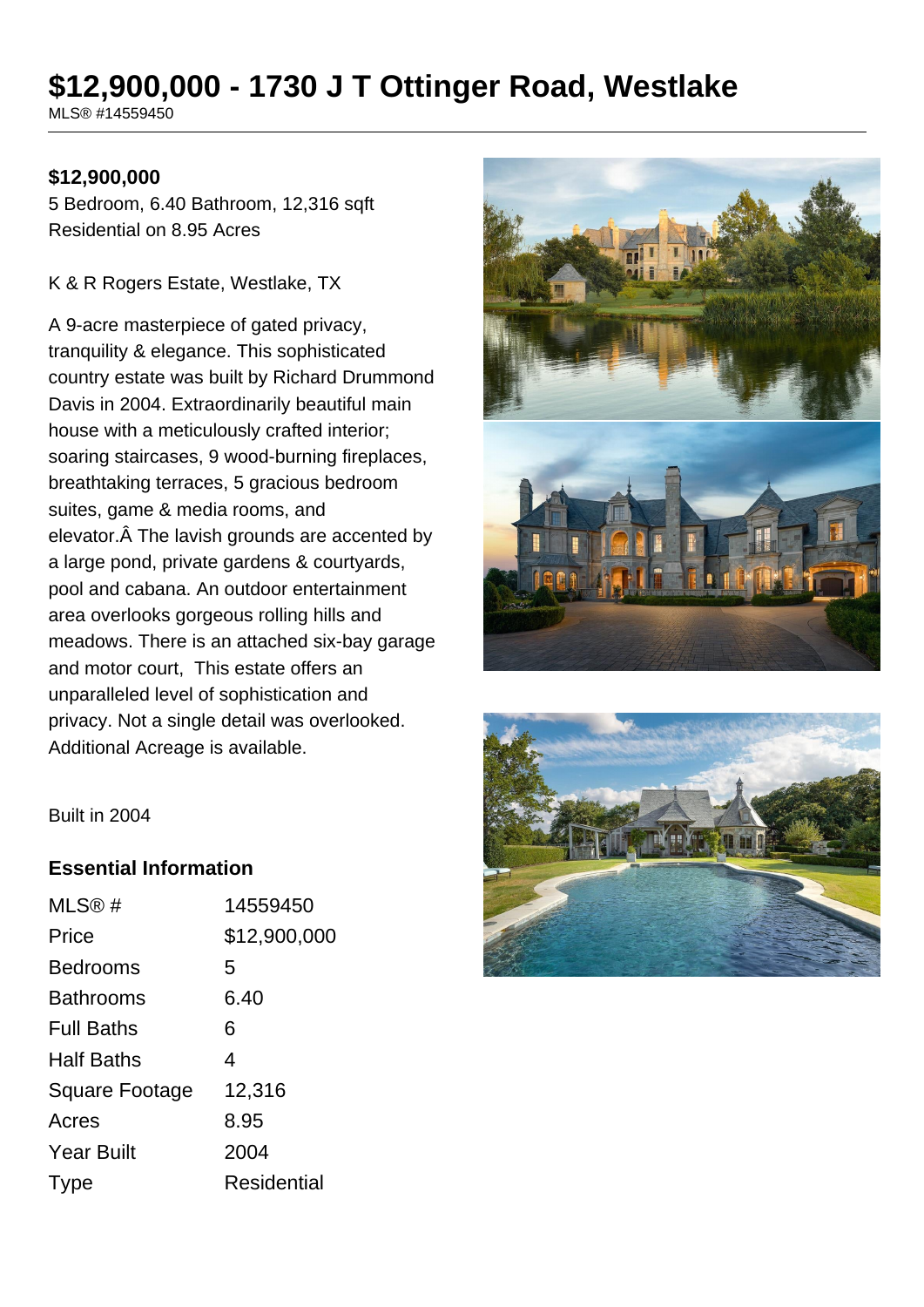| Sub-Type                     | <b>Single Family Residence</b> |  |
|------------------------------|--------------------------------|--|
| <b>Style</b>                 | French                         |  |
| <b>Status</b>                | Active                         |  |
| <b>Community Information</b> |                                |  |
| Address                      | 1730 J T Ottinger Road         |  |

| Subdivision  | K & R Rogers Estate |
|--------------|---------------------|
| City         | Westlake            |
| County       | Tarrant             |
| <b>State</b> | TX                  |
| Zip Code     | 76262-7367          |

## **Amenities**

| <b>Utilities</b> | City Sewer, City Water, Curbs, Private Road, Cable Available, Co-op<br>Electric, Electricity Available, Natural Gas Available, Phone Available, |
|------------------|-------------------------------------------------------------------------------------------------------------------------------------------------|
|                  | Sewer Available, Well                                                                                                                           |
| # of Garages     | 6                                                                                                                                               |
| Garages          | Circular Driveway, Garage Door Opener, Covered, Oversized, Workshop<br>in Garage                                                                |
| Waterfront       | <b>Lake Front</b>                                                                                                                               |
| Has Pool         | Yes                                                                                                                                             |
| Pool             | Pool Sweep                                                                                                                                      |

## **Interior**

| <b>Interior Features</b> | Vaulted Ceiling(s), Built-in Wine Cooler, Cable TV Available, Elevator,<br>Flat Screen Wiring, High Speed Internet Available, Multiple Staircases,<br>Smart Home System, Sound System Wiring, Wet Bar |
|--------------------------|-------------------------------------------------------------------------------------------------------------------------------------------------------------------------------------------------------|
| Heating                  | Central, Natural Gas, Zoned                                                                                                                                                                           |
| Fireplace                | Yes                                                                                                                                                                                                   |
| # of Fireplaces          | 9                                                                                                                                                                                                     |
| <b>Fireplaces</b>        | Master Bedroom, Wood Burning                                                                                                                                                                          |
| <b>Stories</b>           | <b>ThreeOrMore</b>                                                                                                                                                                                    |
| <b>Exterior</b>          |                                                                                                                                                                                                       |
| <b>Exterior Features</b> | Attached Grill, Balcony, Covered Porch(es), Fire Pit, Garden(s), Rain<br><b>Gutters, Outdoor Living Center</b>                                                                                        |
| Lot Description          | Landscaped, Many Trees, Acreage, Irregular Lot, Lrg. Backyard Grass,<br>Pasture, Rolling Slope, Sprinkler System, Tank/ Pond, Water/Lake View                                                         |
| Roof                     | Slate, Tile                                                                                                                                                                                           |
| Construction             | Rock/Stone                                                                                                                                                                                            |